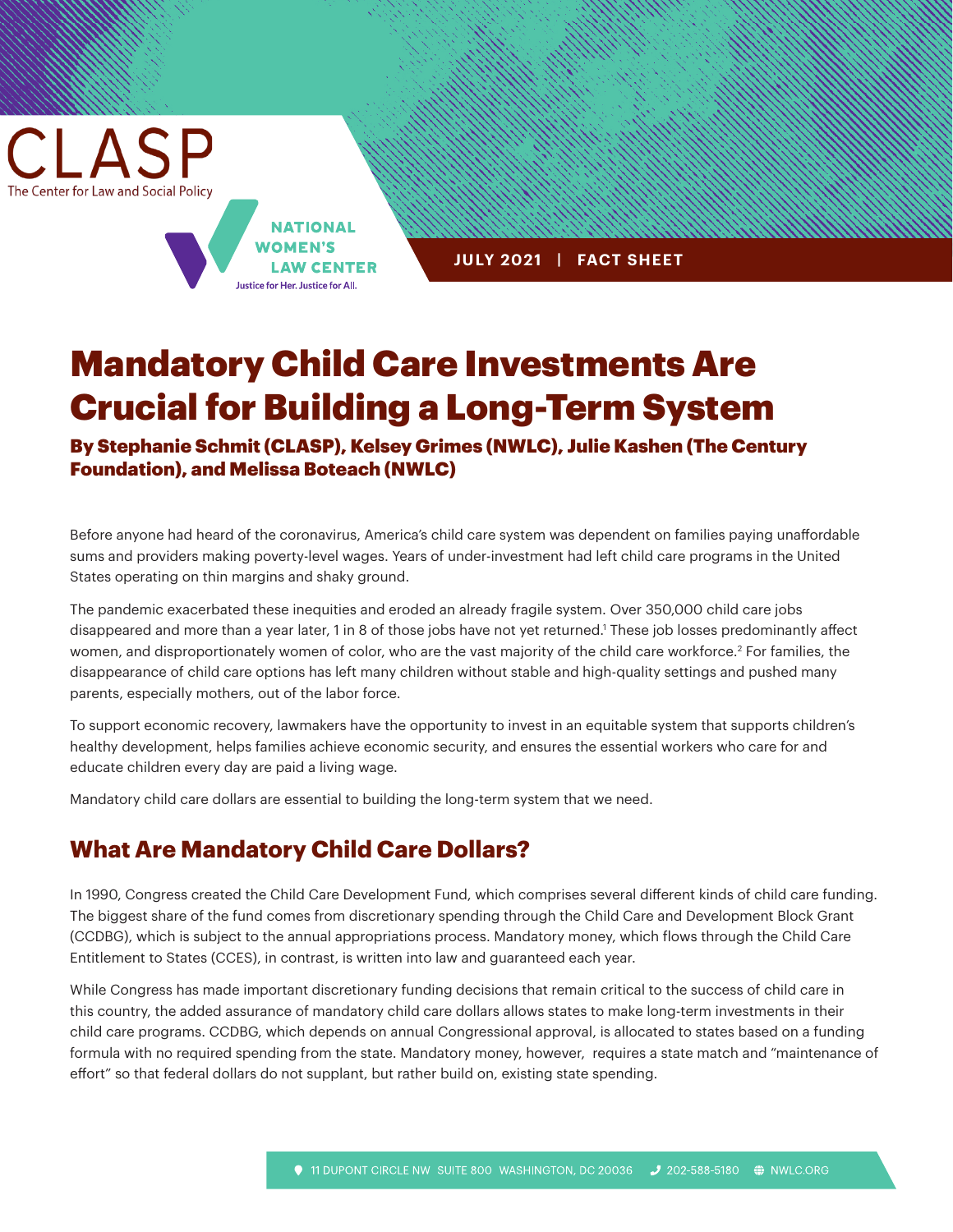#### **Why Is Increasing Mandatory Child Care Funding Important?**

Mandatory funding does not change unless the underlying law changes. This allows states to make longer term plans to build their child care systems. Mandatory funding is particularly helpful for investments that have recurring costs such as:

- **• Attracting and retaining the child care workforce:**  These investments allow providers to raise and maintain salaries and benefits for the workforce, which is the most essential and expensive component of care. Even with the relief dollars, many child care programs are now facing a worker shortage because of their inability to pay fair compensation that sustained federal funding could help bolster.3
- **• Ensuring parents have access to stable, high-quality options:** Families, especially those with more than one child, need child care over many years. Stable funding helps make sure that parents can rely on the availability of child care to enter and stay in the workforce or engage in educational or job search activities.
- **Building supply:** Providers are better able to assume the risk of a new business or the investment in their current business when they can rely on the promise of sustained public investments. This is particularly important for building supply in child care deserts, which are communities with insufficient child care slots for the number of young children who live there.

## **From Relief to Recovery**

The American Rescue Plan Act (ARP) of 2021 was a historic win for children, families, providers and educators. Along with the 2020 COVID relief packages, ARP helped to stabilize the child care sector and support families. ARP included \$39 billion for one-time child care stabilization and assistance, and an increase of \$633 million in mandatory child care dollars that when combined with existing CCES funding, would bring the total in mandatory funding to \$3.55 billion annually. While states can use the funds for a wide variety of activities, including beginning to build toward long-term transformative change, the stabilization and assistance funds must be fully spent by 2023, and states must fully spend the assistance funds by 2024. The ARP's mandatory funds, however, are permanent and will be available annually, which will help states to build toward sustained investments in child care and early learning. This

was the first increase in mandatory funding for the program in 15 years. It was a good start, but we need far more to build a sustainable, equitable system.<sup>4</sup>

To that end, the Biden Administration and Members of Congress have proposed a number of policies that include welcomed increases in mandatory spending for child care:

- President Biden's *American Families Plan* invests \$225 billion over 10 years in mandatory funding in child care and an additional \$200 billion over 10 years in Universal Preschool. The *American Jobs Plan* also includes \$25 billion over 10 years in mandatory funding for child care infrastructure.
- The House Ways and Means Committee's *Building an Economy for Families Act* discussion draft increases mandatory funding for CCES by about \$6.5 billion a year, indexes for inflation, and provides up to \$5 billion per year in additional mandatory funding to address child care shortages. It also includes an additional \$15 billion over 10 years in mandatory funding for infrastructure and makes other mandatory investments in access and worker wages.
- The Senate Finance Committee's *Building Child Care for a Better Future Act* increases mandatory funding for CCES by about \$6.5 billion a year for direct child care spending and provides an additional \$5 billion annually for building the supply of available child care providers and facilities.

These bills and proposals recognize the need for long-term, sustainable, and reliable funding for child care. Federal policymakers must take action to turn the ideas in these bills and proposals into reality in the coming months.

## **Conclusion**

While the American Rescue Plan provides robust relief, it was not designed to address the long-term structural flaws in our economy that made the pandemic so devastating for women of color and their families, as well as communities across the nation. Additional, significant mandatory federal funding - alongside comprehensive policy change - is essential to ensuring the long-term success and sustainability of the child care sector.